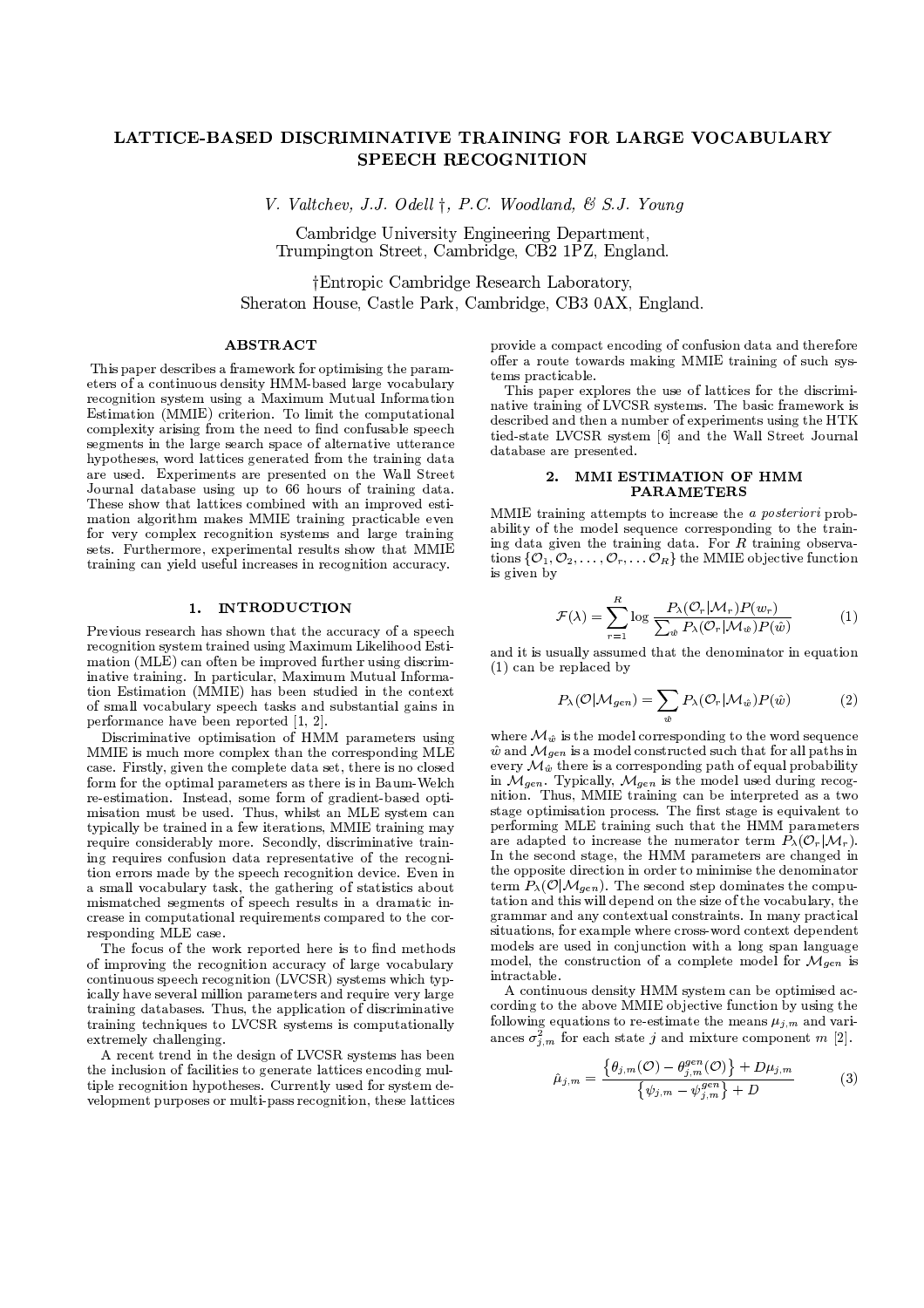$$
\hat{\sigma}_{j,m}^{2} = \n\frac{\{\theta_{j,m}(\mathcal{O}^{2}) - \theta_{j,m}^{gen}(\mathcal{O}^{2})\} + D(\sigma_{j,m}^{2} + \mu_{j,m}^{2})}{\{\psi_{j,m} - \psi_{j,m}^{gen}\} + D}\n- \hat{\mu}_{j,m}^{2}
$$
\n(4)

where  $\theta_{i,m}(x)$  represents the sum of all x weighted by the probability of occupying component m of state i and  $\psi_{i,m}$ the state of the state of the state of the state of the state of the state of the state of the state of the state of

Similarly, the mixture weight parameters  $c_{i,m}$  can be re-"67-b6&"#S2%"% 1.!#8N9/61

$$
\hat{c}_{j,m} = \frac{c_{j,m} \left\{ \frac{\partial}{\partial c_{j,m}} \mathcal{F}(\lambda) + C \right\}}{\sum_{\hat{m}} c_{j,\hat{m}} \left\{ \frac{\partial}{\partial c_{j,\hat{m}}} \mathcal{F}(\lambda) + C \right\}}
$$
(5)

 $1\!\!1\!\!1$  . And the same set of  $\!\!1\!\!1$  ,  $\!\!1\!\!1$  ,  $\!\!1\!\!1$  ,  $\!\!1\!\!1$  ,  $\!\!1\!\!1$  ,  $\!\!1\!\!1$  ,  $\!\!1\!\!1$ derivatives of the objective function are approximated by the following expression

$$
\frac{\partial}{\partial c_{j,m}} \mathcal{F}(\lambda) \approx \frac{\gamma_{j,m}}{\sum_{\hat{m}} \gamma_{j,\hat{m}}} - \frac{\gamma_{j,m}^{gen}}{\sum_{\hat{m}} \gamma_{j,\hat{m}}^{gen}} \tag{6}
$$

where  $\gamma_{i,m}$  is the occupancy count of mixture component 8T66&ºa ° ¯

The constant D is set to be just large enough to ensure  $\Box$  $\mathbf{A}$  and  $\mathbf{A}$  are the set of  $\mathbf{A}$  . The set of  $\mathbf{A}$  $\mathbb{R}^n$  and  $\mathbb{R}^n$  . The state  $\mathbb{R}^n$  is the state  $\mathbb{R}^n$  is the state  $\mathbb{R}^n$  is the state  $\mathbb{R}^n$ imentally, these selection criteria have been shown to give  $\overline{a}$ . relatively smooth and fast convergence  $[1, 2]$ .

# 3. WORD LATTICES

 $\blacksquare$  in the first of the backrame is the set of the set of the set of the set of the set of the set of the set of the set of the set of the set of the set of the set of the set of the set of the set of the set of the se  $\delta$  . The state of the state of the state of the state of the state of the state of the state of the state of the state of the state of the state of the state of the state of the state of the state of the state of the st !"!&"&"8?6&261A8F1A\*6&M% 1.8N\*,@N1A8F#N26&>8B"#B#F\*512!:#N% !,-/8NQ<  $\alpha$  . In the structure in the same set of  $\alpha$ . A second the second term of the second and the second design of the second second and the second second second second second second second second second second second second second second second second second second seco  $t$ ime, and arcs connecting these nodes to represent possible  $\qquad \, ^{\rm CO}$ word hypotheses. Associated with each arc is an acoustic 1. Aastal Karen in die 12de eeu n.C. N.D. 2012 is deur de gewone in die 1ste jaar van die 1ste eeu n.C. N.D. 2

Lattices are generated as a by-product of the recog- $8$  : the state of the state of the state  $\mathcal{P}$  and  $\mathcal{P}$  . The state of the state of the state of the state of the state of the state of the state of the state of the state of the state of the state of the state of . The second contract of the second contract of the second contract of the second contract of the second contract of a dynamically built tree-structured recognition network. . The set of the set of the set of the set of the set of the set of the set of the set of the set of the set of the set of the set of the set of the set of the set of the set of the set of the set of the set of the set of # "8#N"8?6.% 1A@
6&%f-/1P#"K+.8#w28 <D9.!&A-K7289A@N29.4-/1P#BK <sup>5</sup>  $\mathbf{B}$  is the state of the contract  $\mathbf{A}$  and  $\mathbf{A}$  and  $\mathbf{A}$  are the contract of the contract of the contract of the contract of the contract of the contract of the contract of the contract of the contract of structed, they can be used as a word graph to constrain the  $\qquad \quad \text{tr}$  $\mathbf{R}$  . The set of the set of the set of the set of the set of the set of the set of the set of the set of the set of the set of the set of the set of the set of the set of the set of the set of the set of the set of t  $\mathbf{A}$  and  $\mathbf{A}$  is a set of the set of the set of the set of the set of the set of the set of the set of the set of the set of the set of the set of the set of the set of the set of the set of the set of the set of estimation, this use of lattices as a constraining word graph forms the basis of the proposed MMIE training algorithm which is as follows:

spond to M and M respectively. The numerator  $\Box$  p  $\Omega$  . Concrete a raise of mumerator and dependent of an atticor.  $5$  . The state of the state of the state of the state of the state of the state of the state of the state of the state of the state of the state of the state of the state of the state of the state of the state of the sta  ${\rm lattice~ is~produced~ by~aliening~ the~acoustic~data~ageninst}$ a network of HMMs built according to the "correct" and the state of  $H$ 6!&.8% !&(671.8a+:Nd#B81A-/78N6&12!iK766&% V% 1.!
!&" 1.8#6&1 running an unconstrained recognition pass. In both  $\blacksquare$  . Bit.8T2  $\blacksquare$  . The contract of the contract of the contract of the contract of the contract of the contract of the contract of the contract of the contract of the contract of the contract of the contract of the

 $(\bar{\beta})$  lattice probabilities are computed. The forward spanning word  $w_{i,i}$ , the forward ( $\bar{\alpha}$ ) and the backward  $\blacksquare$  . The state of the state of the state of the state of the state of the state of the state of the state of the state of the state of the state of the state of the state of the state of the state of the state of the 8N261.!K726
6&%"d7K1?2#B#T8?61[6NM!&"%"1.9A8"!f28#T!B#@% B# to a word graph. Recognition is performed using the  $\alpha$  . The state  $\alpha$  is the state of the state  $\alpha$  $\times$  10  $\times$  10  $\times$  10  $\times$  10  $\times$  10  $\times$  10  $\times$  10  $\times$  10  $\times$  10  $\times$  10  $\times$  10  $\times$  10  $\times$  10  $\times$  10  $\times$ %"1.8A627889V6&412!&9.8N2KgK7289.@N.9.M-/1P#"K&% 1.!B:28#w8"0 2%"1.@6&%&% 1.!BBa|{12!|Q2%=81P#+8V6&K726
6&%"+28#>@8?@ probabilities are given by

$$
\bar{\alpha}_j = \sum_i \bar{\alpha}_i P_{acoust}(w_{ij}) P_{lang}(w_{ij}) \tag{7}
$$

each pair of nodes i and i, the corresponding  $\bar{\alpha}_i$  and  $\beta$ , are preparated into the sequence of model instances corresponding to word  $w_{i,i}$ , and statistics are accumuand the backward probabilities are computed in a sim- $\mathbf{A}$  and  $\mathbf{A}$  are a set of  $\mathbf{A}$  and  $\mathbf{A}$  and  $\mathbf{A}$  are a set of  $\mathbf{A}$ lated.

3. The two sets of statistics accumulated by performing  $\mathcal{L}$  . The set of the set of the set of the set of the set of the set of the set of the set of the set of the set of the set of the set of the set of the set of the set of the set of the set of the set of the set of t of the MMIE objective function are combined together 28N#8 0~!.-/"6"!="67-b6&"=%"2K7% @K726B#n2%"% 12!&#89S61 equations  $(3)$ ,  $(4)$  and  $(5)$ .

#### 4. SYSTEM DEVELOPMENT

This section describes the practical development of the discriminative training framework. The development was car- $\blacksquare$  . The set of the set of the set of the set of the set of the set of the set of the set of the set of the set of the set of the set of the set of the set of the set of the set of the set of the set of the set of the  $\mathbf{r}$  . The state of the state of the state of the state of the state of the state of the state of the state of the state of the state of the state of the state of the state of the state of the state of the state of th

#### 4.1. Lattice Generation

:uK726
6&%""F0+ !&u9.B8 !6&"#ê@789n6&OEii.4:o CP
<  $\alpha$  and  $\alpha$  are the contract of the contract of the contract of the contract of the contract of the contract of the contract of the contract of the contract of the contract of the contract of the contract of the contrac Gaussian triphonic acoustic models and a back-off bigra language model.

Each frame of speech is represented by a 39 dimensional  $\alpha$  . The state  $\alpha$  and  $\alpha$  is a state of  $\alpha$ % 1P+b% B8A6&BhY81.!&-[.K&"#IK1.9/B8 !&92CF.8#F6&4e!&
6i28#I&"%"1.8# #( !&B8A6&72Ki1.\*6B&ML22K@BBa

The state clustering algorithm uses decision trees built  $\bf{11}$ classes between sets of triphone contexts. This is followed by the application of an iterative mixture splitting and retraining sequence which allows the optimal match between system complexity and available training data to be found.

. In the second control of the second control of the second control of the second control of the second control of the second control of the second control of the second control of the second control of the second control word list was created by adding the words occurring in the 6
!27889O& 6[6&1O1.@Y!b6&.8#N!&#qmxo <sup>p</sup> !&"%"1.9.8(6&1A8^KUY7% 1.8zs.Ja A corresponding bigram back-off language model was then % 1A8
6!&@%6&B#T61F2%"% 1A-b-/1P#N6&d6&/oPZ\_<\*-[6!2889w& 6i07%& contains utterances with both verbalised and non-verbalised  $\begin{array}{ccc} \hline \end{array}$ 4.2 million bigrams estimated from the  $nab94$  text corpus of 227 million words.

 $-$  . Altready for the state  $\alpha$ numerator and denominator subsets. Table 1 gives a com-. A strange for the strain of the strain of the strain of the strain of the strain of the strain of the strain of the strain of the strain of the strain of the strain of the strain of the strain of the strain of the strain Table 2 gives an indication of the quality of the lattices in  $\mathcal{L} = \mathcal{L} = \mathcal{L} = \mathcal{L} = \mathcal{L} = \mathcal{L} = \mathcal{L} = \mathcal{L} = \mathcal{L} = \mathcal{L} = \mathcal{L} = \mathcal{L} = \mathcal{L} = \mathcal{L} = \mathcal{L} = \mathcal{L} = \mathcal{L} = \mathcal{L} = \mathcal{L} = \mathcal{L} = \mathcal{L} = \mathcal{L} = \mathcal{L} = \mathcal{L} = \mathcal{L} = \mathcal{L} = \mathcal{L} = \mathcal{L} = \mathcal{L} = \mathcal{L} = \mathcal{L} = \mathcal$ lattice density figure is the average number of lattice arcs . The set of the set of the set of the set of the set of the set of the set of the set of the set of the set of the set of the set of the set of the set of the set of the set of the set of the set of the set of the set of !!&12!=!6&w!BK76&"=6&1X0N 6& ![T26ð% 1.!
!&B
 1.8#789S6&1X6&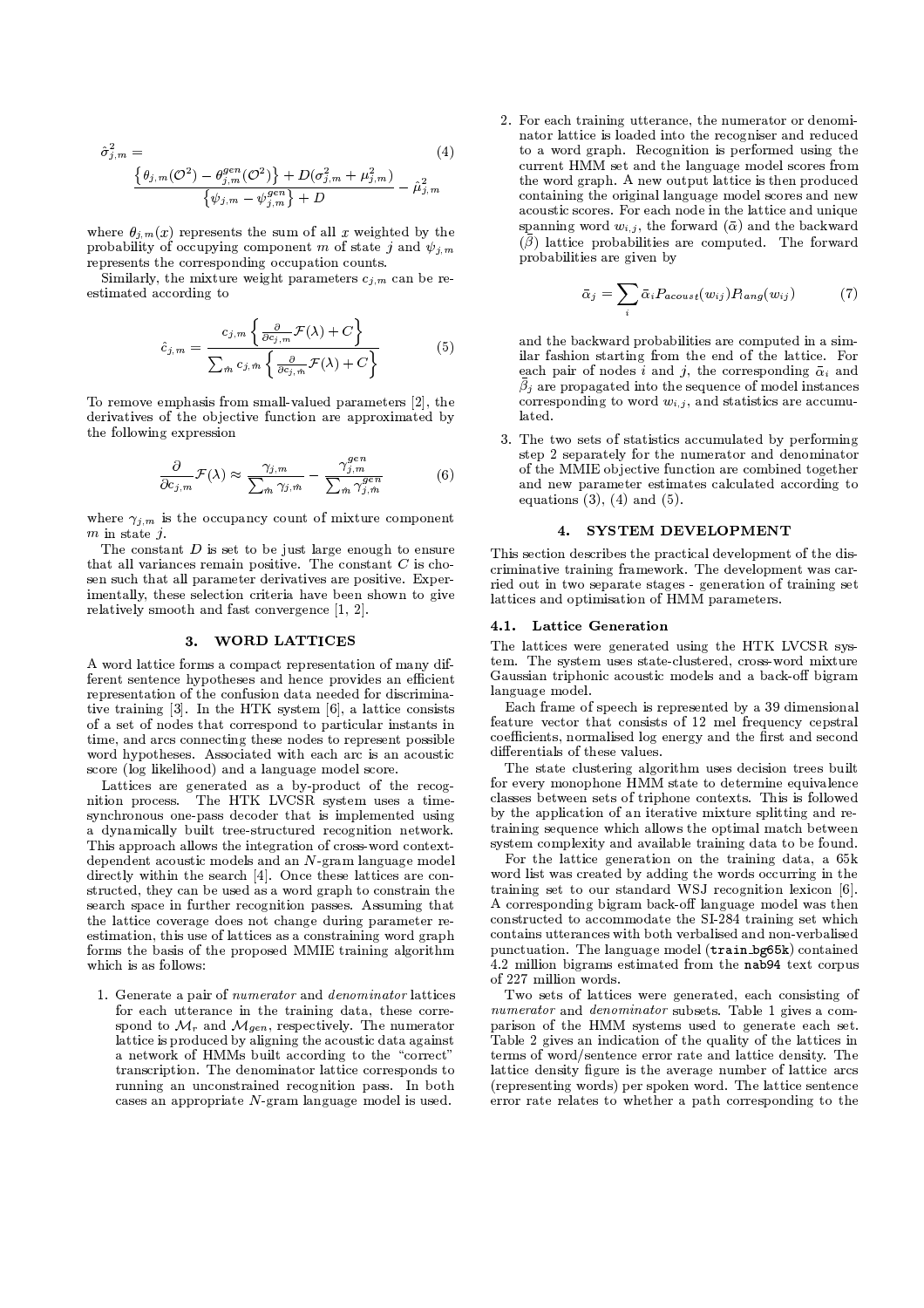| System | States | $#Mix. \text{ comps.}$ | Data.             |  |  |
|--------|--------|------------------------|-------------------|--|--|
| HMM 0  | 3948   |                        | $SI-84$ (WSJ0)    |  |  |
| HMM-1  | 6399   | 19                     | $SI-284$ (WSJ0+1) |  |  |

Table 1. HMM systems used for lattice generation.

correct sentence transcription exists in the lattice. The lattice word error rate is a lower bound on the word error rate from rescoring the lattice.

| System   | Set | Density | %SER | % W E R |
|----------|-----|---------|------|---------|
| $HMM-0/$ | num |         | 0 O  | 0.0     |
| HMM-0    | den | 50.7    | 21.6 | 1.9     |
| $HMM-1$  | den | 14.9    | 14.8 | 19      |

Table 2. Lattice densities and % lattice sentence/word error rates for the HMM-0/1 lattice sets.

Both HMM-0 and HMM-1 are gender independent stateclustered cross-word triphone systems using the 1993 LIMSI WSJ Lexicon and phone set. The HMM-0 system was trained on the SI-84 (WSJ0) data set (7,176 utterances). A relatively wide pruning beam was used which resulted in an average lattice density figure of 50.7. The HMM-1 system was trained on the  $SI-284$  (WSJ0+1) data set (36,441) utterances). Details of this system and its performance on various WSJ test sets is given in [6]. Lattices were generated for the full SI-284 training set. To speed up development time, a tight pruning beam was used resulting in an average lattice density figure of 14.9.

Finally, some of the denominator lattices in the HMM- $0/1\,\mathrm{sets}$  were found not to contain the correct transcription of the utterance. To solve this problem, the corresponding numerator and denominator lattices were merged together to form a new set of denominator lattices used for MMIE training.



Figure 1. Change in the value of the MMIE objective function for global and per-phone  $D$  constants using HMM-0 with 2 mixture components and 400 training utterances from SI-84.

#### 4.2. MMIE optimisation

Preliminary experiments were performed in order to establish and tune the convergence properties of the MMI reestimation algorithm. The optimisation was focused on the mean/variance parameters of the Gaussian distributions. The speed of convergence is directly related to the value of the constant  $D$  in the re-estimation formulae (equations 3 and 4). These tuning experiments were performed using the HMM-0 system with 2 mixture components per state on a subset of 400 utterances from the SI-84 (WSJ0) training set.

Similarly to [1], in the first experiment a global constant was used such that all re-estimated variance parameters were positive. In the second experiment phone-specific constants were used (47 different constants in total) such that the variance parameters for all triphones of each phone were positive. The value of the objective function in the two cases is plotted in Figure 1. It is clear from the plot that the use of phone-specific constants improves the convergence rate of the algorithm by a factor of two.

#### 5. EXPERIMENTS

All recognition experiments were performed on the 1995 American English evaluation test set (si\_et) selected for the European SQALE project [5] which consist of 200 utterances from a total of 20 different talkers. All results are scored using the official SQALE word-map file.

#### 5.1. HMM-0 experiments

The preliminary evaluation of the proposed MMIE training method was carried out using the family of HMM-0 stateclustered cross-word context dependent triphone systems with 2, 4 and 8 mixture components per state. The models were originally trained for 4 iterations using the MLE criterion on the SI-84 (WSJ0) data set. In each case, this was followed by 10 iterations of MMIE training for mean. variance and mixture weight parameters. In general, it was found that the best performance figures were obtained after the fourth iteration of MMIE training, after which, the performance started to degrade. Recognition test were run using the ARPA November 1993 20k word list and associated bigram language model estimated from 37 million words of WSJ text data supplied by MIT Lincoln Labs. The test set results from all experiments were produced by re-scoring recognition lattices originally computed using the baseline HMM-0 system with 8 mixture components per state.



Figure 2. Objective function value and lattice recognition performance on the SI-84 training set using the HMM-0 system with 2 mixture components per state.

The results in Table 3 shows the recognition performance of the systems on the training data (SI-84). The plot in